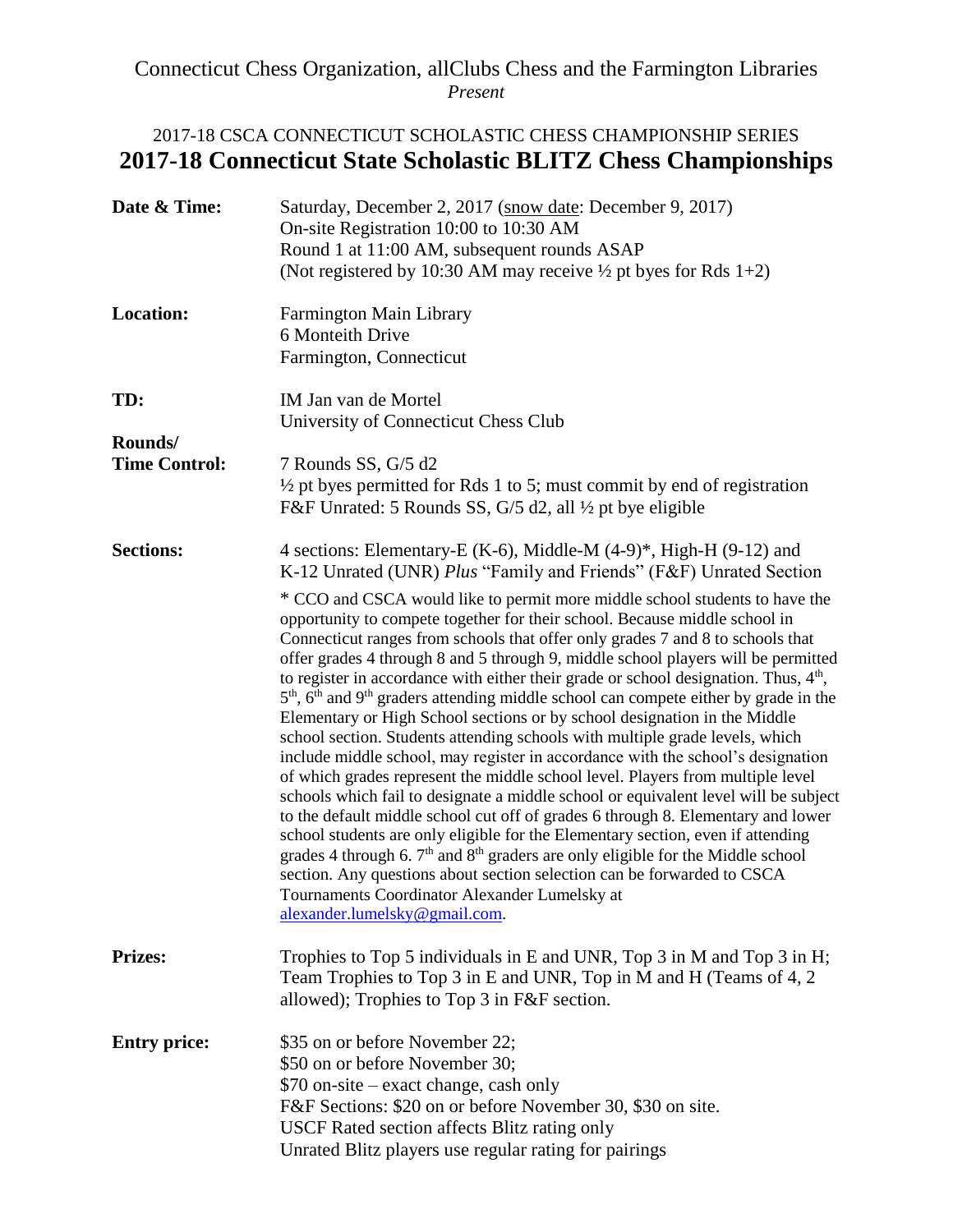Non-CT players welcome and fully prize eligible

## **Notes:**

- (1) Event proceeds will benefit Connecticut scholastic chess development.
- (2) A limited number of **team rooms** may be available at this venue. Please contact Alexander Lumelsky at [alexander.lumelsky@gmail.com](mailto:alexander.lumelsky@gmail.com) for pricing and reservations.
- (3) Award ceremony is anticipated by 3:30 PM.
- (4) Participation certificates will be distributed to all players.
- (5) F&F participants receive CSCA membership with voting rights in Board elections (scholastic players receive membership without voting rights). Membership expires one year from event. Repeat F&F participants extend membership to 1 year from most recent participation.
- (6) CSCA Membership available for non-participants on site (only \$5 per year).

---------------------------------------------------------------------------------------------------------------------

*E-mail and PayPal Registration Option*

E-mail CCO with "BLITZ 2017" in the Subject line at [CCO\\_Registration@yahoo.com](mailto:CCO_Registration@yahoo.com) your registration info as follows:

**USCF ID (if any) and USCF expiration date (if any) Name Date of Birth and Age School Name, Town and State Grade Section Bye request, indicating which round(s) (if any) Address Phone No. If donating to CCO, please indicate amount and purpose (donation to CCO or contributing to entry/USCF ID of player in need).** *In 2016-17, CCO donated equipment, provided financial assistance for chess programs and students in need, reduced and waived entry fees to state-level tournaments and funded USCF memberships for players in need. In 2017-18, CCO plans an even greater scholastic outreach campaign with new programs, clubs and support. Thank you for considering a donation.*

Please provide complete information and do not miss/skip anything, indicating "N/A" or "none" where appropriate. Please do not forget to indicate "BLITZ 2017" in the Subject line.

Coaches, team managers and parents with siblings can combine their registration email to include all players in one e-mail, but must complete all information for each player separately in consecutive order (list all info for player 1, then all info for player 2, etc.).

After completing the registration, you can log into your PayPal account and send payment to "CCO\_Registration@yahoo.com". Or you can request with your registration email that an invoice be sent to you via email from PayPal/CCO for the amount of your entry fee and donation, if any. Payment can be made via PayPal or credit card.

Your entry is not accepted until payment is received. If you are attempting to make one of the registration fee deadlines, your email will extend the entry deadline for 24 hours, pending payment. Entries received via email on December 1 will be subject to on-site entry fee and payment.